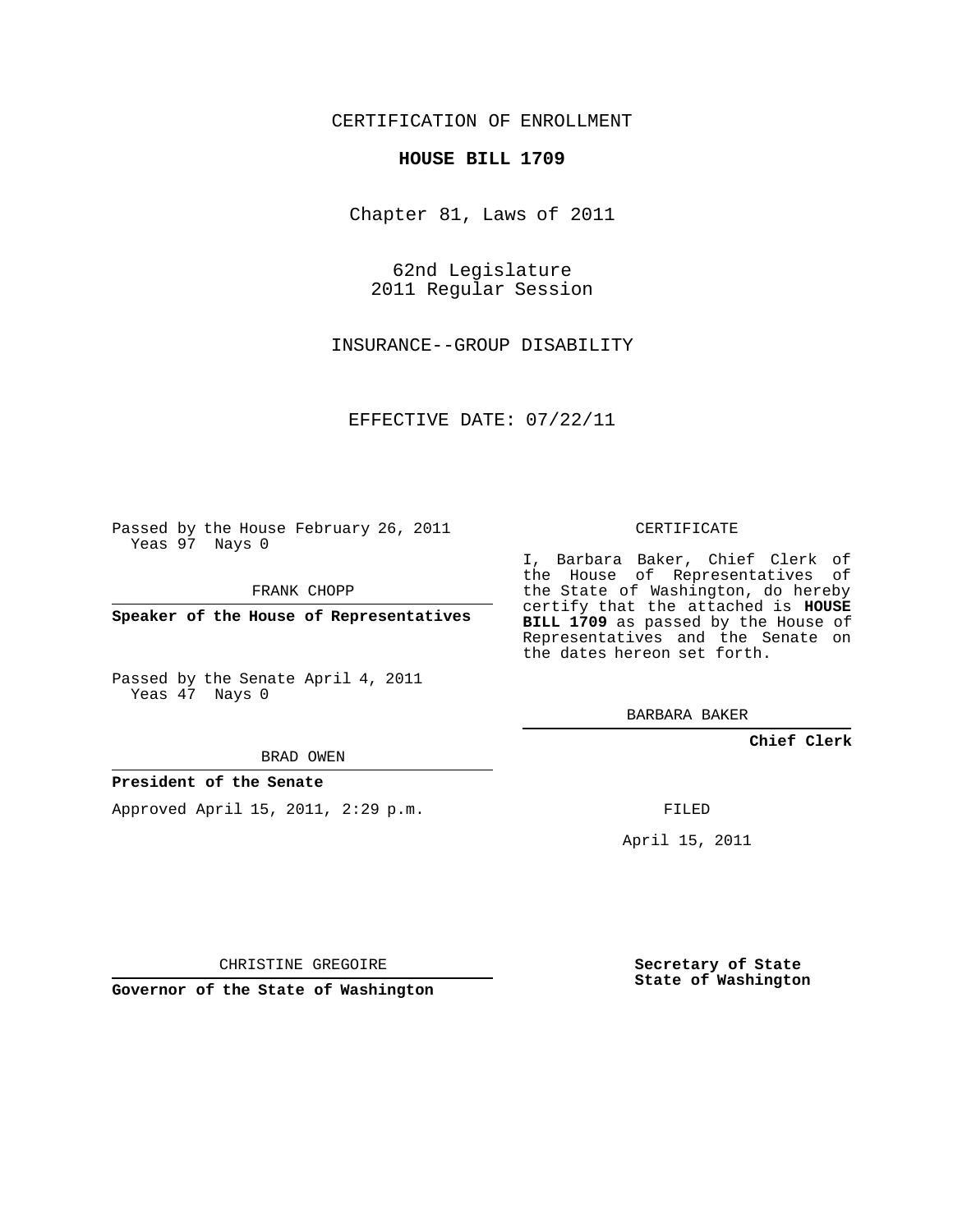# **HOUSE BILL 1709** \_\_\_\_\_\_\_\_\_\_\_\_\_\_\_\_\_\_\_\_\_\_\_\_\_\_\_\_\_\_\_\_\_\_\_\_\_\_\_\_\_\_\_\_\_

\_\_\_\_\_\_\_\_\_\_\_\_\_\_\_\_\_\_\_\_\_\_\_\_\_\_\_\_\_\_\_\_\_\_\_\_\_\_\_\_\_\_\_\_\_

Passed Legislature - 2011 Regular Session

## **State of Washington 62nd Legislature 2011 Regular Session**

**By** Representatives Kirby and Bailey

Read first time 01/31/11. Referred to Committee on Business & Financial Services.

 AN ACT Relating to group disability insurance; and amending RCW 48.21.010.

BE IT ENACTED BY THE LEGISLATURE OF THE STATE OF WASHINGTON:

 **Sec. 1.** RCW 48.21.010 and 2010 c 13 s 3 are each amended to read as follows:

 (1) Group disability insurance is that form of disability insurance, including stop loss insurance as defined in RCW 48.11.030, provided by a master policy issued to an employer, to a trustee appointed by an employer or employers, or to an association of employers formed for purposes other than obtaining such insurance, covering, with or without their dependents, the employees, or specified categories of the employees, of such employers or their subsidiaries or affiliates, or issued to a labor union, or to an association of employees formed for purposes other than obtaining such insurance, covering, with or without their dependents, the members, or specified categories of the members, of the labor union or association, or issued pursuant to RCW 48.21.030. Group disability insurance includes the following groups that qualify for group life insurance: